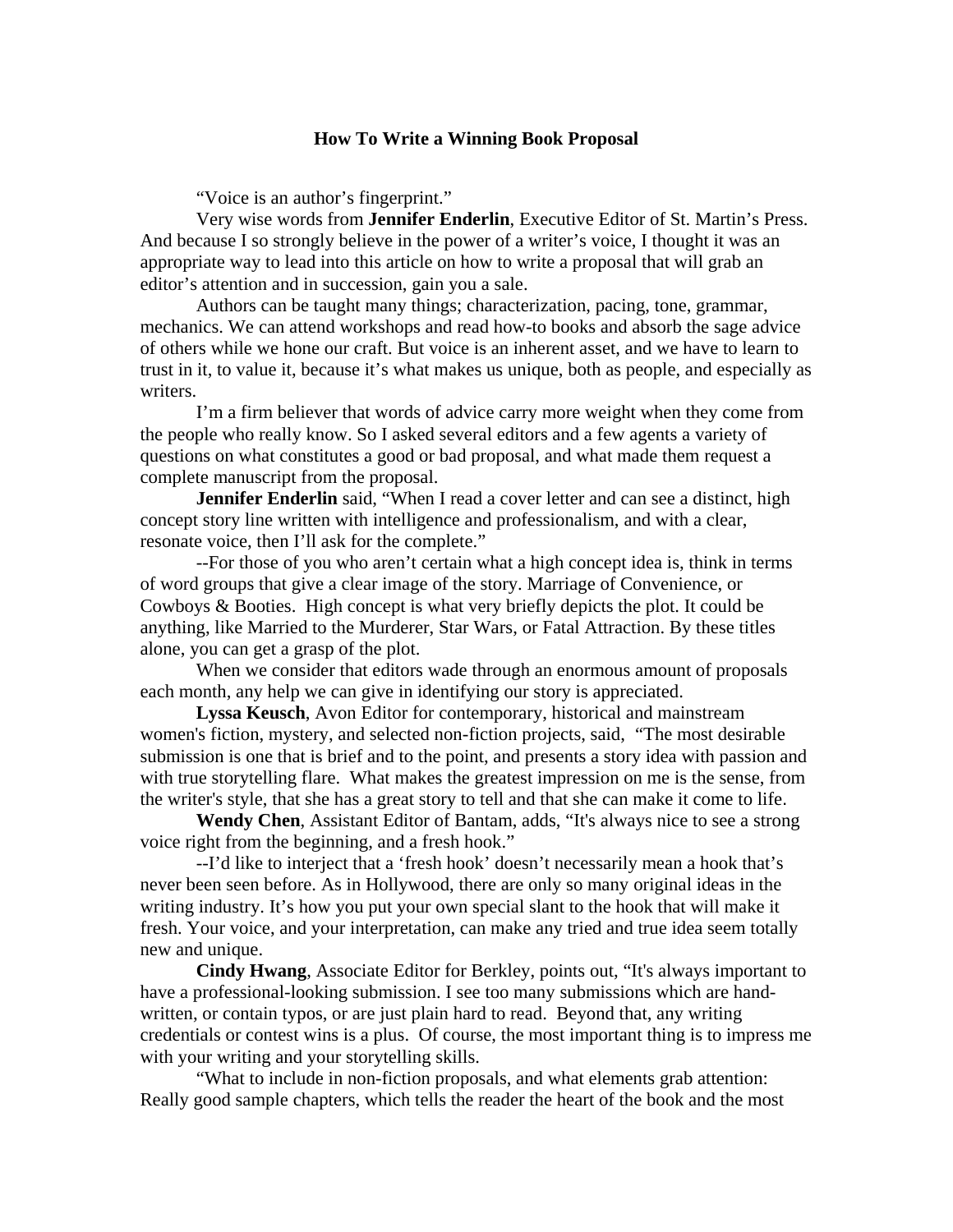important points/argument you want to make. Unlike fiction proposals, these don't have to be the first 3 chapters."

The 'elements' **Ruth Kagle**, an agent with the Rotrosen Agency, looks for in a proposal are as follows (in no particular order):

1) A clear, strong voice that expresses the writer's unique sensibility.

2) A vibrant storytelling energy.

3) Originality, whether it's expressed in a delightfully fresh take on a tried-and-true plot or in a story that feels completely new.

4) A plot that develops organically from consistent character motivation & action.

Ruth says, "These are the qualities I look for in any work of fiction. For a romance proposal I would add that it should be the developing romance that drives the plot. I feel that beyond these general qualities, the more specific elements of a 'winning proposal' vary according to the goals of the author in question. Whilst any strong proposal should contain the above elements, a 'winning proposal' for one of the Harlequin lines will obviously have different qualities from a 'winning proposal' for a single title book. For example: When one of my clients first came to me she had been targeting her work for Harlequin. When I read her proposal I felt that while it was not particularly well suited to the intended category market, it had all the qualities of a terrific single title contemporary romance. By identifying and focusing on her strengths, this author was able to turn a 'near miss proposal' for Harlequin into a 'winning proposal' for a single title house."

--It's important to send your proposal to the right editor, at the right publishing house, which means if you're unagented, you definitely need to do your homework. Surprisingly enough, editors see submissions all the time for lines or genres they don't publish. It's equally important to make it clear what your story is about, and how/why it's suitable to that publisher.

**Cecilia Malkum Oh**, an Associate Editor with new American Library, advises: "The best way to think of a synopsis/outline is that it is the road map for the complete manuscript. And the most important aspect about a road map is that it should be drawn in scale. The last time I depended on a map that wasn't drawn in scale, I found myself wandering around Long Island for over an hour, lost, wondering why I hadn't yet crossed even one of the three blocks I had to pass to reach my destination. (It turned out the map showed the three MAJOR streets I had to pass, without a single mention of the numerous smaller streets along the way.) In the same way, when a synopsis does not explain the story in proper proportion, I end up judging an inaccurate picture.

"Some ways to keep the outline in proportion are: it should not have three pages out of ten explaining the backstory if the author plans to touch only lightly on that past in the manuscript; secrets/information should be revealed in the same sequence as in the manuscript; details that do not affect the major plot points should not be included."

**Susan Sheppard**, Harlequin Temptation Editor, advises, "Show how the story is paced. That is, include the pivotal plot points and if you're writing for a sensual line show how the sexual tension develops and where it reaches a climax. Think of depicting a paradigm where plot point leads to plot point leads to climax leads to denouement. "Make sure your proposal highlights the hooks, or saleable themes, and try to boil your story down into a simple concept so you can do so."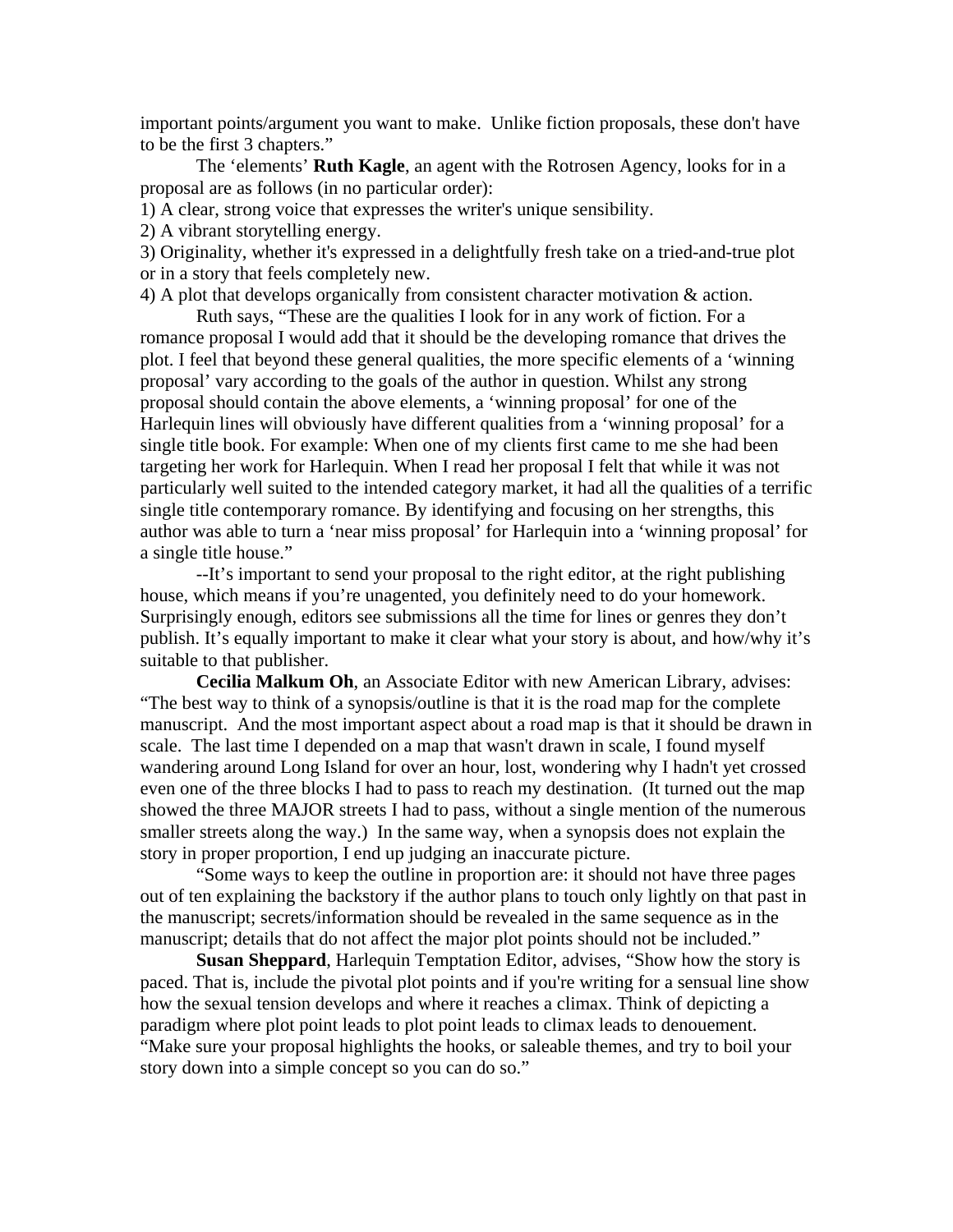--I strongly believe in the benefit of an agent to a writer's career, so I got input for this article from two agents, **Ruth Kagle**, and my own agent, **Maureen Walters**, Vice President, Curtis Brown Ltd. I know from personal experience how much influence Maureen has had on my career success, and how knowledgeable she is in the industry. Maureen shared these words of advice: "A proposal is one of the most important factors in selling a story idea, both within the romance genre and outside in the world of mainstream fiction. It should be concise and powerful, including all of the elements of the story - story line, characters, setting – and should capture the attention of the reader so that the unique aspects of this particular story are apparent. The chapters included in the proposal give a clear indication of the writing ability and imagination of the author, and if all of the elements are put together well, can smooth the selling process immensely.

"A proposal should consist of at least two chapters and a synopsis of no more than ten pages - three to five pages is optimum. Given the volume of material that the editors have to wade though, less is more. But of course, it also depends on the track record of the individual author."

--How can an agent help with your success?

**Cindy Hwang** explains, "A good agent will not only help you put together a stronger proposal, more importantly the agent will help put together the whole package complete with a platform, and not just a proposal.

"Our agency is concerned with the long-term management of our clients' careers," says **Ruth Kagle**, "as opposed to selling proposals on a book by book basis. My job as an agent is to recognize and enhance the value of my clients' careers and in this context a proposal for a new book represents an opportunity for career growth and development. In selling a proposal, my goal is to match the author with the right editor, at the best house (for that author), for the most advantageous possible terms and conditions."

**Maureen Walters** adds, "A good proposal gives the agent the elements essential to selling the idea to a publisher. The agent will know from this which particular editor within the publishing house to submit the work to."

--And I should point out that there's a very personal rapport, an inside knowledge of likes and dislikes, between agents and editors. It's the kind of relationship that we as submitting authors can't anticipate until we've sold a book and are working hand in hand with the editor. That inside knowledge, which an agent brings to the union, is an invaluable tool to placing your manuscript.

**Susan Sheppard** wanted to clarify. "Submission of a proposal through an agent only makes a difference if the editor trusts the agent to have read the proposal and determined it's a good fit for the line. If the agent isn't proven to be dependable, then it doesn't matter whatsoever."

--Which makes a good point. A bad or ineffectual agent is definitely worse than no agent at all. So again, do plenty of research before you make any major decisions or sign any agent contracts.

Now we know what constitutes a good proposal. But what are some obvious and common flaws?

**Ruth Kagle** has a list:

Writing to some perceived hot trend to the detriment of writing to one's strengths and true passion.

Inconsistent characters and weak plotting.